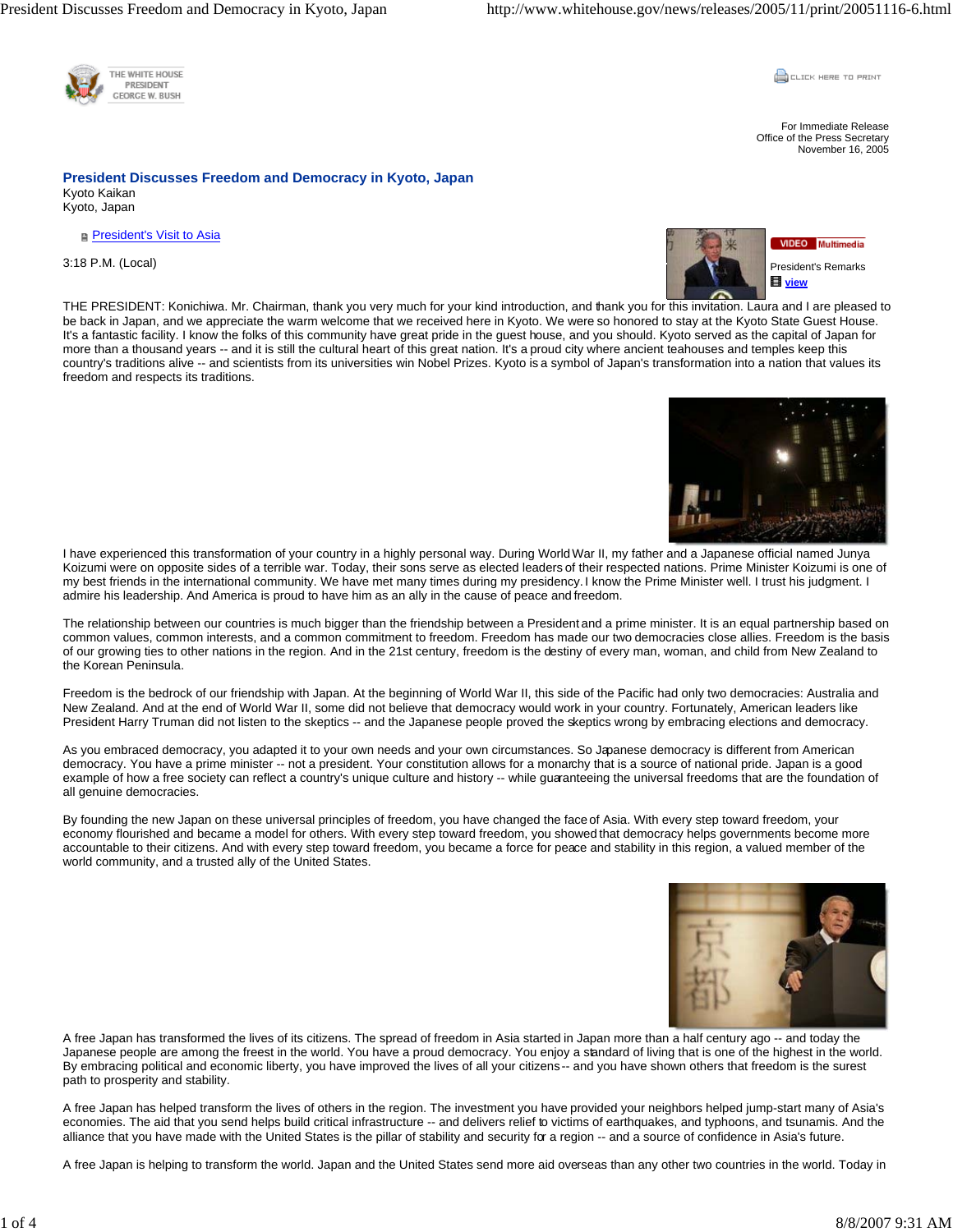Afghanistan, Japanese aid is building a highway that President Karzai says is essential for the economic recovery of this newly democratic nation. In Iraq, Japan has pledged nearly \$5 billion for reconstruction -- and you have sent your self defense forces to serve the cause of freedom in Iraq's al-Muthanna province. At the start of this young century, Japan is using its freedom to advance the cause of peace and prosperity around the world -and the world is a better place because of Japanese leadership.

Japan has also shown that once people get a taste for freedom, they want more -- because the desire for freedom is written in the hearts of every man and woman on this earth. With each new generation that grows up in freedom, the expectations of citizens rise -- and the demand for accountability grows. Here in Japan, Prime Minister Koizumi has shown leadership by pushing crucial reforms to open your economy and make Japan's institutions more responsive to the needs of its people. The Prime Minister knows that nations grow in wealth and stature when they trust in the wisdom and talents of their people -- and that lesson is now spreading across this great region.

Freedom is the bedrock of America's friendship with Japan -- and it is the bedrock of our engagement with Asia. As a Pacific nation, America is drawn by trade and values and history to be a part of the future of this region. The extraordinary economic growth in the Pacific Rim has opened new possibilities for progress; it has raised new challenges that affect us all. These challenges include working for free and fair trade, protecting our people from new threats like pandemic flu, and ensuring that emerging economies have the supplies of energy they need to continue to grow. We have also learned that as freedom spreads throughout Asia and the world, it has deadly enemies -- terrorists who despise freedom's progress and who want to stop it by killing innocent men, women, and children -- and intimidating their governments. I have come to Asia to discuss these common challenges -at the bilateral level during visits with leaders like Prime Minister Koizumi, and at the regional level through the Asia Pacific Economic Cooperation Summit. These issues are all vital -- and by addressing them now, we will build a freer and better future for all our citizens.

Our best opportunity to spread the freedom that comes from economic prosperity is through free and fair trade. The Doha Round of negotiations in the World Trade Organization gives us a chance to open up markets for goods, and services, and farm products all across the globe. Under Doha, every nation will gain -- and the developing world stands to gain the most. The World Bank projects that the elimination of trade barriers could lift hundreds of millions of people out of poverty. And the greatest obstacle to a successful Doha Round is the reluctance in many parts of the developed world to dismantle the tariffs, and barriers, and trade-distorting subsidies that isolate the world's poor from the great opportunities of this century.

My administration has offered a bold proposal for Doha that would substantially reduce agricultural tariffs and trade-distorting subsidies in a first stage, and over a period of fifteen years, eliminate them altogether. Pacific Rim leaders who are concerned about the harmful effects of high tariffs and farm subsidies need to come together to move the Doha Round forward on agriculture -- as well as on services and manufactured goods. And this year's Summit in Korea gives APEC a chance to take a leadership role before next month's WTO meeting in Hong Kong.

APEC is the premier forum in the Asia-Pacific region for addressing economic growth, cooperation, trade, and investment. Its 21 member economies account for nearly half of all world trade. By using its influence to push for an ambitious result in the Doha Round, APEC can help create a world trading system that is freer and fairer -- and helps spread prosperity and opportunity throughout the Asia-Pacific region.

As we come together to advance prosperity, we must also come together to ensure the health and safety of our citizens. As economies open up, they create new opportunities -- but this openness also exposes us to new risks. In an age of international travel and commerce, new diseases can spread quickly. We saw the need for international cooperation and transparency three years ago, when a previously unknown virus called SARS appeared in rural China. When an infected doctor carried the virus out of China, it spread to Vietnam and to Singapore and to Canada within a month. Before long, the SARS virus had spread to nearly every continent -- and killed hundreds of people. By one estimate, the SARS outbreak cost the Asian-Pacific region about \$40 billion. The lesson of this experience is clear: We all have a common interest in working together to stop outbreaks of deadly new viruses - so we can save the lives of people on both sides of the Pacific.

We now face a new and potentially more deadly threat from avian flu, which has infected bird populations across Asia and elsewhere. I am glad to see that governments around the region are already taking steps to prevent avian flu from becoming a pandemic. The World Health Organization is coordinating the global response to this threat -- and the way forward is through greater openness, greater transparency, and greater cooperation. At the forthcoming summit, I look forward to discussing ways to help this region prepare for, and respond to, the threat of a pandemic. Every nation in the world has an interest in helping to detect and contain any outbreak before it can spread. At home, my country is taking important steps so that we are prepared in the event of an outbreak. And as the nations of Asia work to prevent a pandemic and protect their people from the scourge of avian flu, America will stand by their side.

As we address these challenges to public health, we must also confront the challenge of energy security in a tight global market where demand is growing. Asian nations understand that the best way to create opportunity and alleviate poverty is through economic growth. As their economies grow, they are using more energy. Over the last three years, the United States has launched a series of initiatives that will help these countries meet their energy needs -- while easing demand on global markets, reducing pollution, and addressing the long-term challenge of climate change. These initiatives range from cleaner use of coal, to ethanol and biodiesel, to emission-free hydrogen vehicles, to solar and wind power, to clean-burning methane from mines, landfills, and farms.

This summer, we took an important step toward these goals by forming the Asian-Pacific Partnership on Clean Development. Together with Australia, and China, and India, Japan, and South Korea, we will focus on practical ways to make the best practices and latest energy technologies available to all. And as nations across this region adapt these practices and technologies, they will make their factories and power plants cleaner and more efficient. I plan to use my visit to the region to build on the progress we are making. By working together, we will promote economic growth and reduce emissions -- and help build a better and cleaner world.

As we work together to meet these common challenges, we must continue to strengthen the ties of trust between our nations. And the best way to strengthen the ties of trust between nations is by advancing freedom within nations. Free nations are peaceful nations, free nations do not threaten their neighbors, and free nations offer their citizens a hopeful vision for the future. By advancing the cause of liberty throughout this region, we will contribute to the prosperity of all -- and deliver the peace and stability that can only come with freedom.

And so the advance of freedom in Asia has been one of the greatest stories in human history - and in the young century now before us we will add to that story. Millions in this region now live in thriving democracies, others have just started down the road of liberty, and the few nations whose leaders have refused to take even the first steps to freedom are finding themselves out of step with their neighbors and isolated from the world. Even in these lonely places, the desire for freedom lives -- and one day freedom will reach their shores as well.

Some Asian nations have already built free and open societies. And one of the most dramatic examples is the Republic of Korea -- our host for the APEC Summit. Like many in this part of the world, the South Koreans were for years led by governments that closed their door to political reform but gradually opened up to the global economy. By embracing freedom in the economic realm, South Korea transformed itself into an industrial power at home -- and a trading power abroad.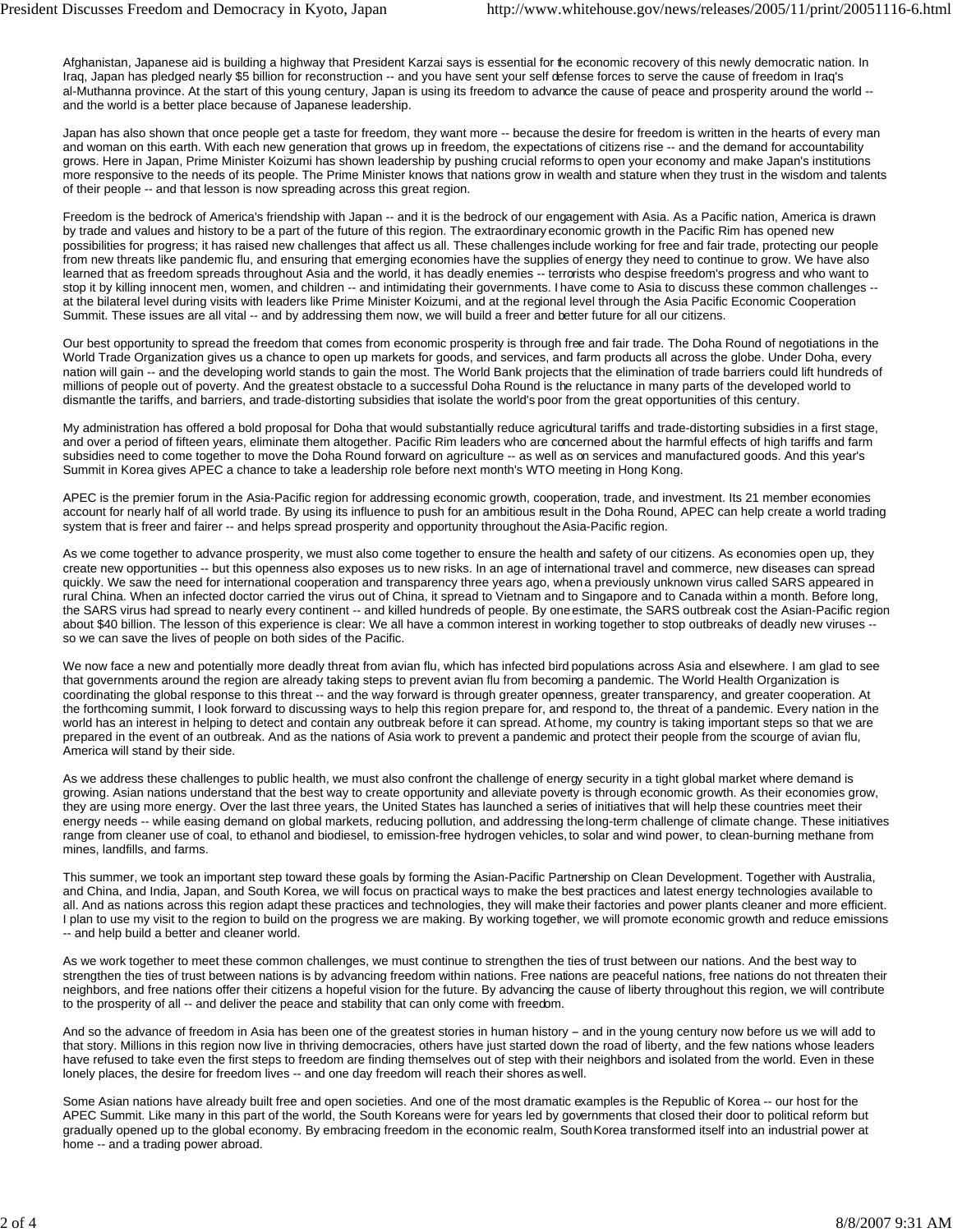As South Korea began opening itself up to world markets, it found that economic freedom fed the just demands of its citizens for greater political freedom. The economic wealth that South Korea created at home helped nurture a thriving middle class that eventually demanded free elections and a democratic government that would be accountable to the people. We admire the struggle the South Korean people made to achieve their democratic freedom -- and the modern nation they have built with that freedom. South Korea is now one of the world's most successful economies and one of Asia's most successful democracies. It is also showing leadership in the world, by helping others who are claiming their own freedom. At this hour Korean forces make up the third largest contingent in the multi-national force in Iraq -- and by helping the Iraqis build a free society in the heart of the Middle East, South Korea is contributing to a more peaceful and hopeful world.

Taiwan is another society that has moved from repression to democracy as it liberalized its economy. Like South Korea, the people of Taiwan for years lived under a restrictive political state that gradually opened up its economy. And like South Korea, the opening to world markets transformed the island into one of the world's most important trading partners. And like South Korea, economic liberalization in Taiwan helped fuel its desire for individual political freedom -- because men and women who are allowed to control their own wealth will eventually insist on controlling their own lives and their own future.

Like South Korea, modern Taiwan is free and democratic and prosperous. By embracing freedom at all levels, Taiwan has delivered prosperity to its people and created a free and democratic Chinese society. Our one China policy remains unchanged. It is based on three communiqu s, the Taiwan Relations Act, and our belief that there should be no unilateral attempts to change the status by either side -- the status quo by either side. The United States will continue to stress the need for dialogue between China and Taiwan that leads to a peaceful resolution of their differences.

Other Asian societies have taken some steps toward freedom -- but they have not yet completed the journey. When my father served as the head of our nation's diplomatic mission in Beijing thirty years ago, an isolated China was recovering from the turmoil unleashed by the cultural revolution. In the late 1970s, China's leaders took a hard look at their country, and they resolved to change. They opened the door to economic development -- and today the Chinese people are better fed, better housed, and enjoy better opportunities than they ever have had in their history.

As China reforms its economy, its leaders are finding that once the door to freedom is opened even a crack, it can not be closed. As the people of China grow in prosperity, their demands for political freedom will grow as well. President Hu has explained to me his vision of "peaceful development," and he wants his people to be more prosperous. I have pointed out that the people of China want more freedom to express themselves, to worship without state control, to print Bibles and other sacred texts without fear of punishment. The efforts of Chinese people to -- China's people to improve their society should be welcomed as part of China's development. By meeting the legitimate demands of its citizens for freedom and openness, China's leaders can help their country grow into a modern, prosperous, and confident nation.

Access to American markets has played an important role in China's economic development -- and China needs to provide a level playing field for American businesses seeking access to China's market. The United States supported China's entry into the World Trade Organization because a China that abides by the same global rules as everyone else will contribute to a free and fair world trading system. When I met President Hu in New York recently, he said that China would bring more balance in our trade and protect intellectual property. I welcomed those commitments, just as I welcomed China's announcement in July that it would implement a flexible, market-based exchange system for its currency. These statements are a good beginning -- but China needs to take action to ensure these goals are fully implemented. The textile agreement our two nations reached last week shows that with hard work and determination, we can come together to resolve difficult trading issues. The agreement adds certainty and predictability for businesses in both America and China. I look forward to frank discussions with President Hu at APEC and in Beijing about our need to find solutions to our trade differences with China.

China can play a positive role in the world. We welcome the important role China has assumed as host of the six-party talks aimed at bringing peace to the Korean Peninsula. We look forward to resolving our trade differences in a spirit of mutual respect and adherence to global rules and standards. And we encourage China to continue down the road of reform and openness -- because the freer China is at home, the greater the welcome it will receive abroad.

Unlike China, some Asian nations still have not taken even the first steps toward freedom. These regimes understand that economic liberty and political liberty go hand in hand, and they refuse to open up at all. The ruling parties in these countries have managed to hold onto power. The price of their refusal to open up is isolation, backwardness, and brutality. By closing the door to freedom, they create misery at home and sow instability abroad. These nations represent Asia's past, not its future.

We see that lack of freedom in Burma -- a nation that should be one of the most prosperous and successful in Asia but is instead one of the region's poorest. Fifteen years ago, the Burmese people cast their ballots -- and they chose democracy. The government responded by jailing the leader of the pro-democracy majority. The result is that a country rich in human talent and natural resources is a place where millions struggle simply to stay alive. The abuses by the Burmese military are widespread, and include rape, and torture, and execution, and forced relocation. Forced labor, trafficking in persons, and use of child soldiers, and religious discrimination are all too common. The people of Burma live in the darkness of tyranny -- but the light of freedom shines in their hearts. They want their liberty -- and one day, they will have it.

The United States is also concerned with the fate of freedom in Northeast Asia, where great powers have collided in the past. The Korean Peninsula is still caught in the past. An armistice -- a truce -- freezes the battle lines from a war that has never really come to an end. The pursuit of nuclear weapons threatens to destabilize the region. Satellite maps of North Korea show prison camps the size of whole cities, and a country that at night is clothed almost in complete darkness.

In this new century, China, Japan, and Russia have joined with the United States and South Korea to find a way to help bring peace and freedom to this troubled peninsula. The six-party talks have produced commitments to rid the Korean Peninsula of nuclear weapons. These commitments must be implemented. That means a comprehensive diplomatic effort from all countries involved -- backed by firm resolve. We will not forget the people of North Korea. The 21st century will be freedom's century for all Koreans -- and one day every citizen of that peninsula will live in dignity and freedom and prosperity at home, and in peace with their neighbors abroad.

In our lifetimes, we have already been given a glimpse of this bright future. The advance of freedom and prosperity across the Asian continent has set a hopeful example for all in the world. And though the democracies that have taken root in Asia are new, the dreams they express are ancient. Thousands of years before Thomas Jefferson or Abraham Lincoln, a Chinese poet wrote that, "the people should be cherished the people are the root of a country the root firm, the country is tranquil." Today the people of Asia have made their desire for freedom clear -- and that their countries will only be tranquil when they are led by governments of, by, and for the people.

In the 21st century, freedom is an Asian value -- because it is a universal value. It is freedom that enables the citizens of Asia to live lives of dignity. It is freedom that has unleashed the creative talents of the Asian people. It is freedom that gives the citizens of this continent confidence in the future of peace for their children and grandchildren. And in the work that lies ahead, the people of this region can know: You have a partner in the American government -- and a friend in the American people.